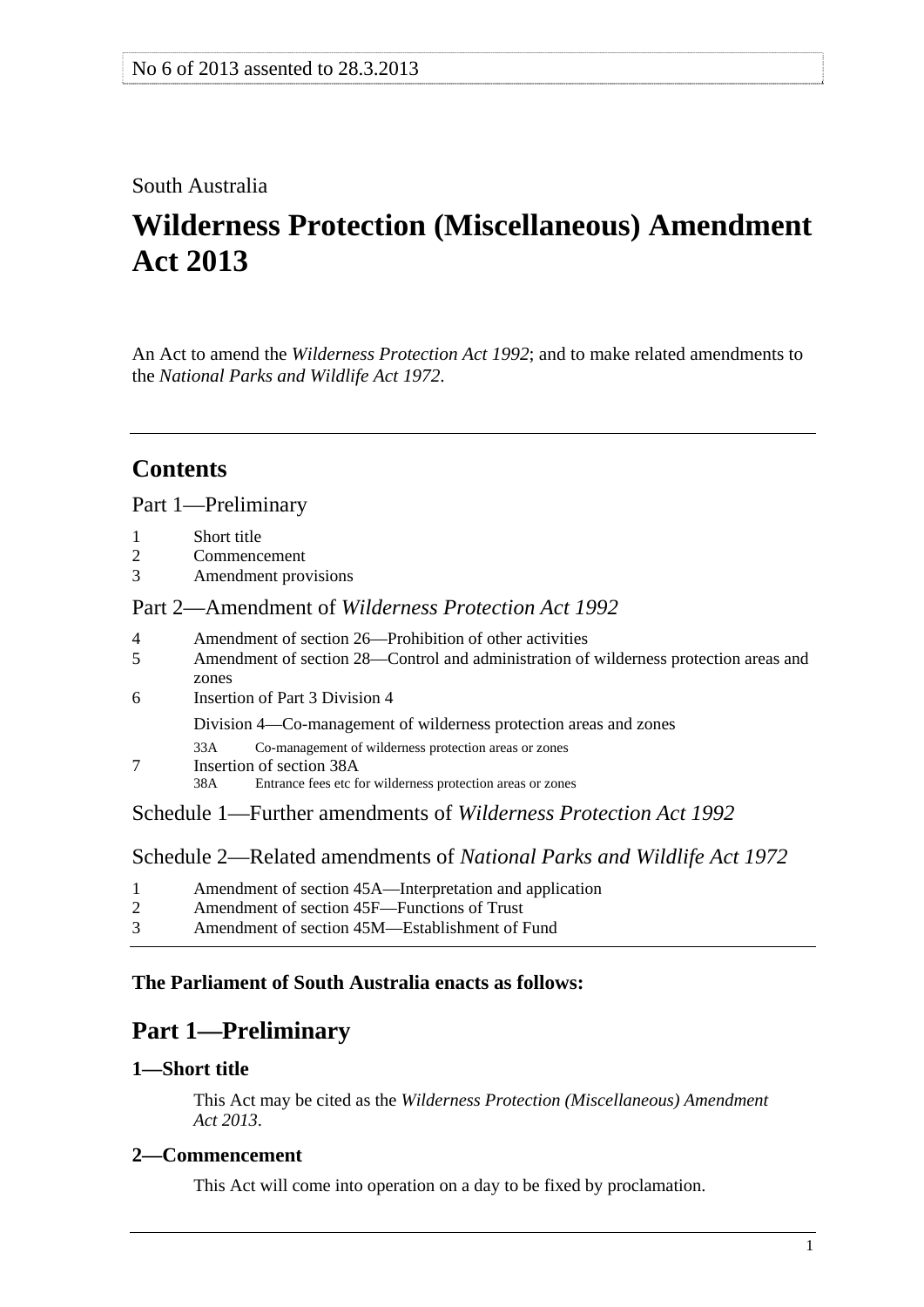### <span id="page-1-0"></span>**3—Amendment provisions**

In this Act, a provision under a heading referring to the amendment of a specified Act amends the Act so specified.

# **Part 2—Amendment of** *Wilderness Protection Act 1992*

# **4—Amendment of section 26—Prohibition of other activities**

Section 26—after subsection (4) insert:

- (5) A person must not undertake any of the following activities in a wilderness protection area or wilderness protection zone except in accordance with a licence granted by the Director:
	- (a) taking groups of people on sight seeing or scientific expeditions;
	- (b) filming for commercial purposes;
	- (c) conducting tours for fee or reward;
	- (d) conducting surfing, fishing or any other kind of competition;
	- (e) selling or hiring goods or offering goods for sale or hire;
	- (f) providing, or offering to provide, any service for fee or reward;
	- (g) conducting scientific experiments;
	- (h) an activity of any kind for the purpose of fundraising or making a profit.

Maximum penalty: \$5 000.

Expiation fee: \$315.

- (6) A licence granted by the Director under [subsection \(5\)](#page-1-0)
	- (a) may be subject to such conditions as the Director thinks fit and specifies in the licence; and
	- (b) may be varied or revoked by the Director as the Director thinks fit; and
	- (c) cannot be transferred or otherwise dealt with except with the consent of the Director.

#### **5—Amendment of section 28—Control and administration of wilderness protection areas and zones**

(1) Section 28(2)—delete "subsection (3)" and substitute:

subsections  $(3)$  and  $(4)$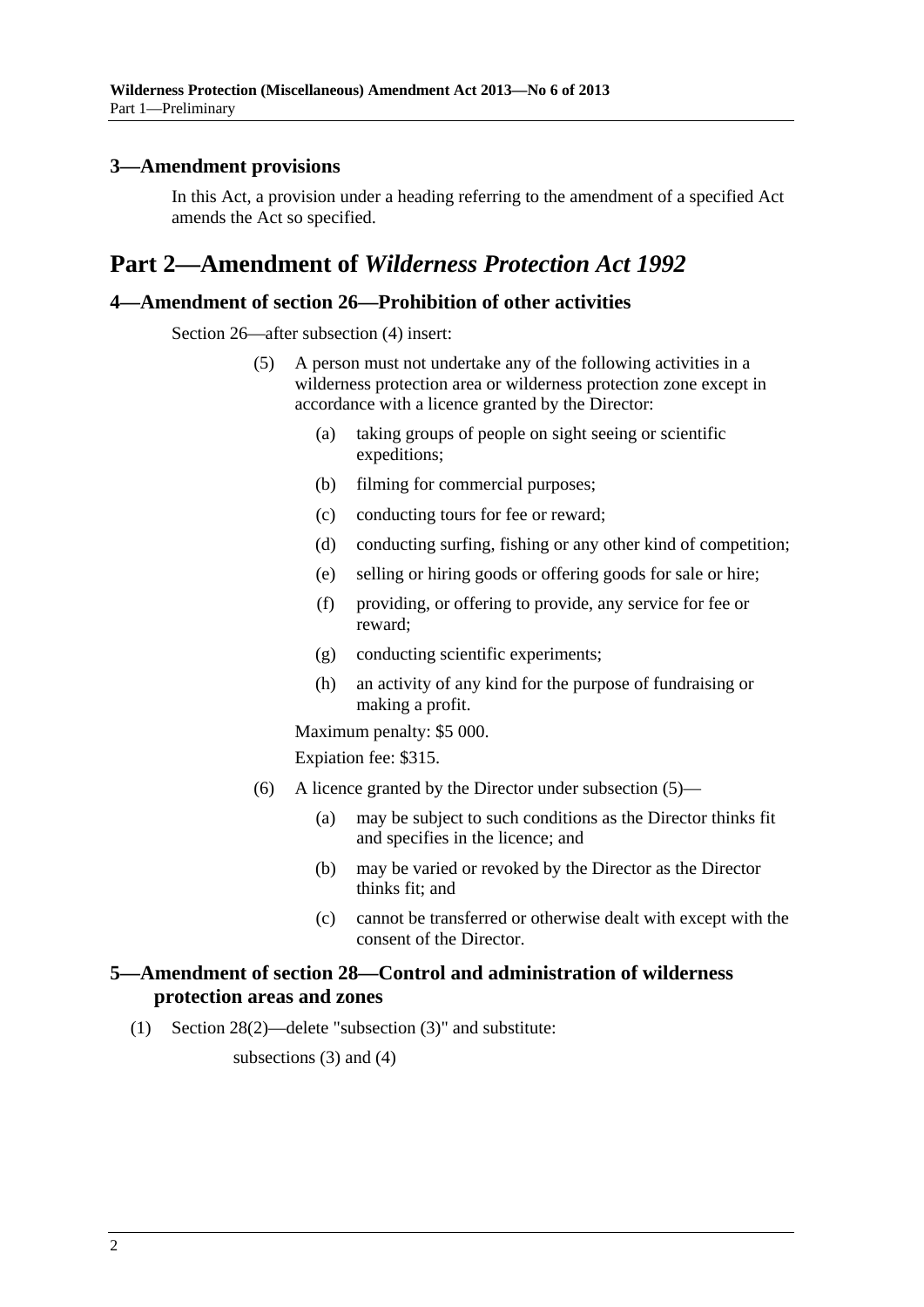- <span id="page-2-0"></span> (2) Section 28(4) and (5)—delete subsections (4) and (5) and substitute:
	- (4) A lease or licence in force in respect of land immediately before the constitution of the land as a wilderness protection area or zone, remains in force if the lease or licence is preserved by the proclamation constituting the land as a wilderness protection area or zone.
	- (5) A proclamation must not preserve a lease or licence under [subsection \(4\)](#page-2-0) unless the Governor has considered whether the lease or licence by its operation will cause, or contribute to, a reduction in the degree to which the land meets the wilderness criteria.
	- (6) A lease or licence preserved under [subsection \(4\)](#page-2-0) continues in force—
		- (a) for the remainder of its term or, if a term is specified in the proclamation, for that term; and
		- (b) subject to any modification specified in the proclamation; and
		- (c) as if it had been entered into by the Minister under this section.
	- (7) Despite any other Act or law, the Minister may—
		- (a) renew a lease or licence preserved under [subsection \(4\)](#page-2-0) on terms and conditions that are substantially the same as the terms and conditions of the preserved lease or licence; or
		- (b) if the term of a lease or licence preserved under [subsection \(4\),](#page-2-0) or a lease or licence renewed under [paragraph \(a\),](#page-2-0) has expired—grant a new lease or licence in respect of the same land for purposes, and on terms and conditions, that are substantially the same as the preserved lease or licence.
	- (8) A lease or licence cannot be transferred or otherwise dealt with except with the consent of the Minister.
	- (9) The Minister may direct that money paid under a lease or licence be paid to a Trust established under the National Parks Act.

#### **6—Insertion of Part 3 Division 4**

After section 33 insert:

# **Division 4—Co-management of wilderness protection areas and zones**

#### **33A—Co-management of wilderness protection areas or zones**

 (1) A co-management agreement may be entered into for a wilderness protection area or wilderness protection zone in the same way as a co-management agreement may be entered into for a park or reserve under the National Parks Act.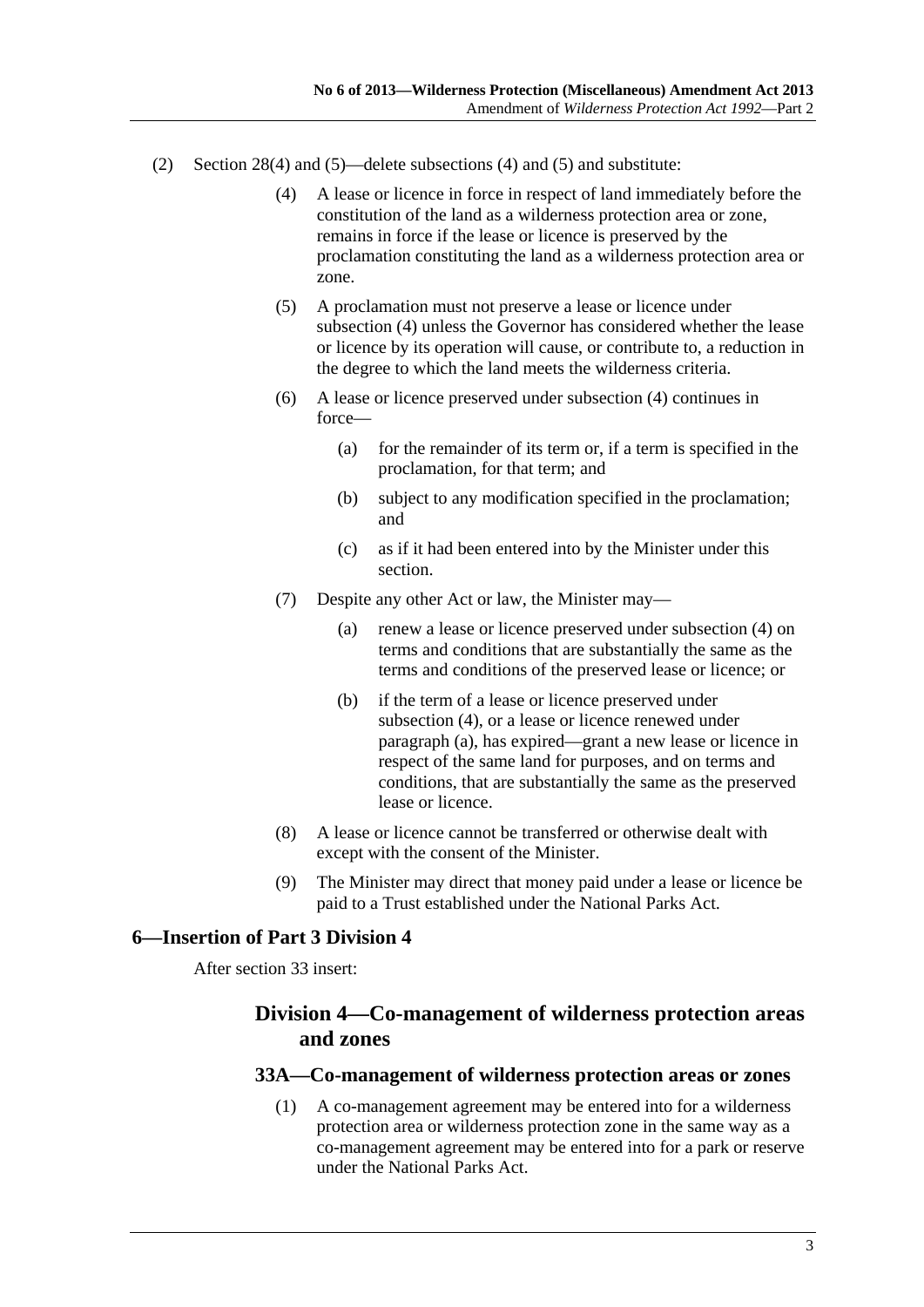- (2) A co-management board for a wilderness protection area or wilderness protection zone that is subject to a co-management agreement (a *co-managed wilderness protection area or zone*) may be established by the Governor by regulation in the same way as a co-management board may be established for a park or reserve under the National Parks Act.
- (3) Part 3 Division 6A of the National Parks Act (together with any definitions contained in the Act of terms used in that Division) applies as if it forms part of this Division, subject to the following modifications:
	- (a) the objects of the Division are to be read as if they included an additional object of providing, as far as practicable, for the restoration of land and its ecosystems to their condition before European colonisation and the protection of land and its ecosystems from the effects of modern technology and exotic animals and plants and other exotic organisms;
	- (b) a reference to a park or reserve is to be read as a reference to a wilderness protection area or zone;
	- (c) a reference to the Minister is to be read as a reference to the Minister responsible for the administration of this Act;
	- (d) a reference to a plan of management for a park or reserve is to be read as a reference to a plan of management for a wilderness protection area or zone under this Act;
	- (e) a reference to a warden is to be read as a reference to a warden under this Act;
	- (f) any other modifications prescribed by the regulations.
- (4) Whether the Minister or a co-management board has control of a co-managed wilderness protection area or zone is to be determined, despite section 28(1), in the same way as for a co-managed park or reserve under the National Parks Act.
- (5) Whether the Director or a co-management board has the management of a co-managed wilderness protection area or zone is to be determined, despite section 29(1), in the same way as for a co-managed park or reserve under the National Parks Act.
- (6) In its application in relation to land that is, or is to be, constituted as a co-managed wilderness protection area or zone, this Act is to be read subject to the following modifications:
	- (a) a proclamation under Part 3 Division 1 or 2 in respect of Aboriginal-owned land (within the meaning of the National Parks Act) may only be made—
		- (i) in the case of a proclamation constituting Aboriginal-owned land as a wilderness protection area or wilderness protection zone—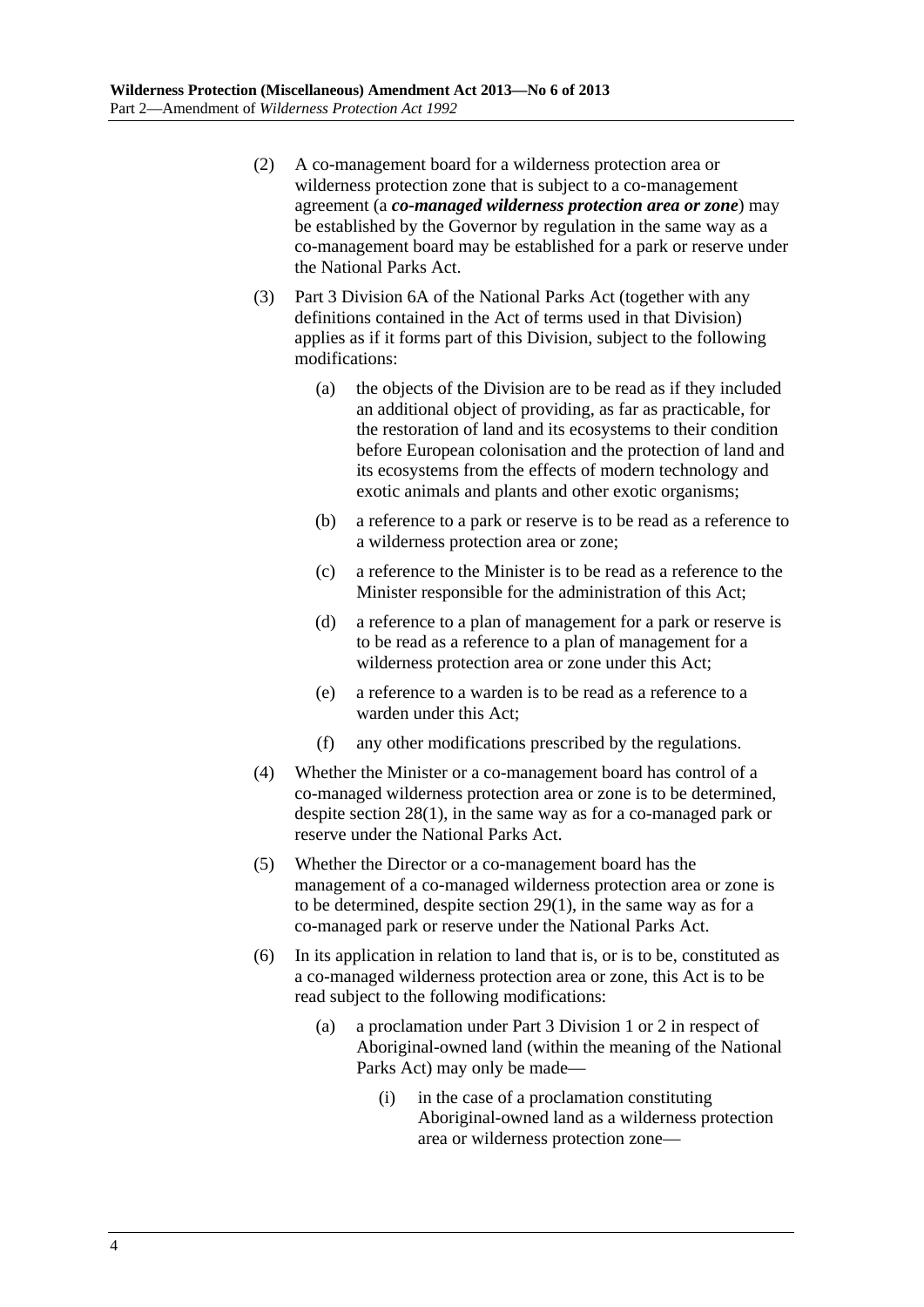- (A) if there is a co-management agreement providing for the establishment of the area or zone; and
- (B) a co-management board for the area or zone has been, or is to be, established; and
- (C) any conditions specified in the co-management agreement for the making of the proclamation have, in the opinion of the Minister, been met; and
- (ii) in any case—if the registered proprietor agrees to the making of the proclamation;
- (b) section 22(6) does not apply in relation to a co-managed wilderness protection area or zone comprised of Aboriginal-owned land and, in such a case, the Minister must instead comply with the following requirements before making a recommendation under section 22(5)—
	- (i) if the Wilderness Advisory Committee has not provided the Minister with a report setting out its views in relation to the proposal and to the future management of the land—the Minister must obtain such a report from the Committee;
	- (ii) the Minister must provide a copy of the Committee's report to the owner of the land to which the proposal relates;
	- (iii) the Minister must invite the owner of the land to make submissions to the Minister in relation to the Committee's report; and
	- (iv) the Minister must refer all submissions made in response to the invitation to the Wilderness Advisory Committee for comment and must, before making a recommendation to the Governor, consider all submissions and the comments of the Committee; and
	- (v) if the Minister decides to defer, or not to proceed with, the proposal—the Minister must give notice to the owner of the land setting out the reasons for the decision;
- (c) a reference in section 26 to the Director is to be read as a reference to the Director or the co-management board according to whether the Director or the board has responsibility for the management of the land to which the relevant approval or licence relates;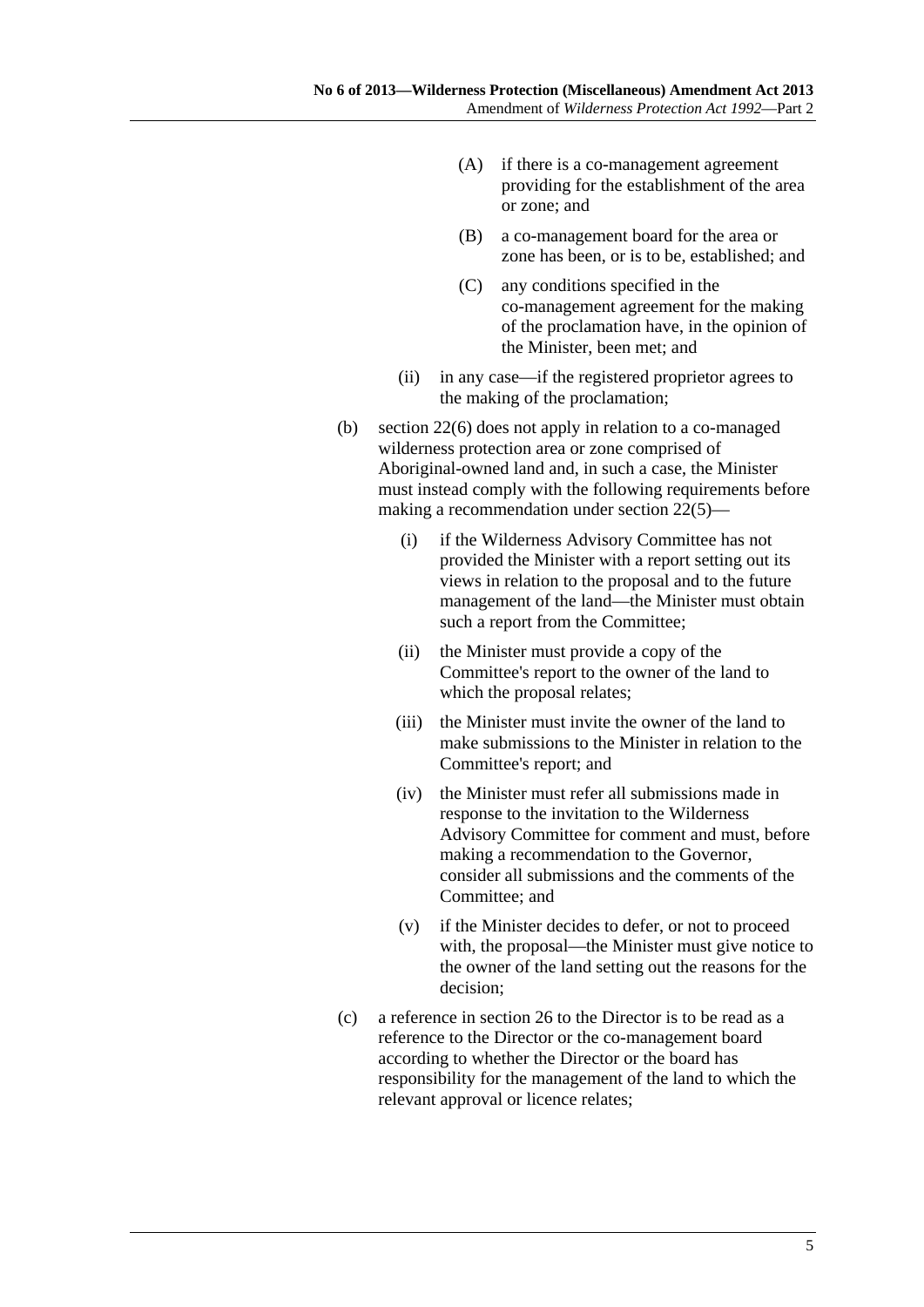- (d) a reference in section 28(6), (7) and (8) to the Minister is to be read as a reference to the Minister or the co-management board according to whether the Minister or the board has control of the relevant land;
- (e) section 28(9) does not apply in relation to a co-managed wilderness protection area or zone comprised of Aboriginal-owned land and, in such a case, money payable under a lease or licence in respect of the area or zone is payable to the co-management board for the area or zone;
- (f) any direction given to the Director under section 29(2) must be consistent with the co-management agreement for the area or zone;
- (g) if a co-management board is responsible for the management of the area or zone, the board must comply with section 30 in the same way as the Director must comply with that section;
- (h) if the Director is responsible for the management of the area or zone, the Director must seek or consider the advice of an advisory committee (the *co-management committee* for the area or zone) as set out in the co-management agreement;
- (i) the area or zone must be managed in accordance with the co-management agreement for the area or zone;
- (j) the co-management board or co-management committee for the area or zone must be involved in the preparation, review, adoption or amendment of a plan of management for the area or zone in the same way as a co-management board or co-management committee is involved in the preparation, review, adoption or amendment of a plan of management for a park or reserve under the National Parks Act;
- (k) except in an emergency, the Minister may only make a notice under section 33—
	- (i) in relation to an area or zone for which there is a co-management board—if the board has agreed to the making of the notice; or
	- (ii) in relation to an area or zone for which there is a co-management committee—if the committee has been consulted about the making of the notice;
- (l) the Minister may, at the request of the co-management board or co-management committee for the area or zone, exempt members of the relevant Aboriginal group from a restriction applying under section 33 to the area or zone;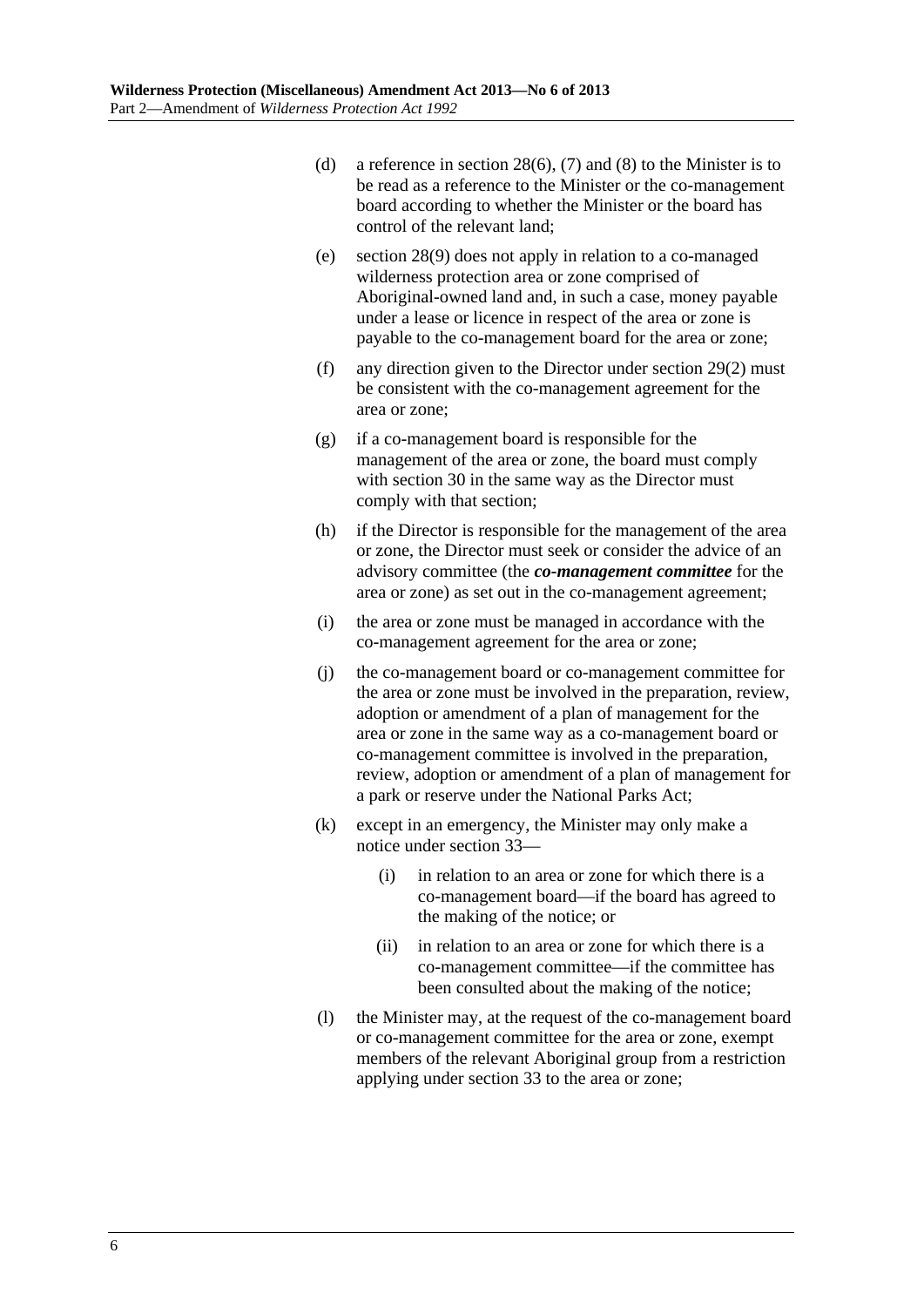- <span id="page-6-0"></span> (m) a reference in section 38A to the Director is to be read as a reference to the Director or the co-management board according to whether the Director or the board has responsibility for management of the area to which the fees fixed under that section relate;
- (n) section 38A(3) does not apply in relation to an area or zone comprised of Aboriginal-owned land, and in such a case, fees fixed under section 38A(1) are payable to the co-management board for the area or zone.

#### **7—Insertion of section 38A**

After section 38 insert:

#### **38A—Entrance fees etc for wilderness protection areas or zones**

- (1) Fees for entrance to wilderness protection areas or zones, fees for camping or other accommodation in wilderness protection areas or zones, fees for activities authorised by a licence or permit, or permission granted under the regulations and fees for the use of facilities and services provided in wilderness protection areas or zones may be fixed by the Director with the approval of the Minister.
- (2) The Director may waive or refund the whole or part of a fee.
- (3) A fee payable under [subsection \(1\)](#page-6-0) must be paid to the Trust established for the area or zone under the National Parks Act.

# **Schedule 1—Further amendments of** *Wilderness Protection Act 1992*

#### **Provision amended How amended**

| provision                        | Section 15(2), penalty Delete the penalty provision and substitute:<br>Maximum penalty: \$2 500.                              |
|----------------------------------|-------------------------------------------------------------------------------------------------------------------------------|
| provision                        | Section 15(7), penalty Delete the penalty provision and substitute:<br>Maximum penalty: \$2 500.                              |
| provision                        | Section 15(8), penalty Delete the penalty provision and substitute:<br>Maximum penalty: \$2 500.                              |
| provision                        | Section 16(9), penalty Delete the penalty provision and substitute:<br>Maximum penalty: \$5 000.                              |
| provision                        | Section 18(1), penalty Delete the penalty provision and substitute:<br>Maximum penalty: \$5 000.                              |
| provision                        | Section 18(2), penalty Delete the penalty provision and substitute:<br>Maximum penalty: \$5 000.                              |
| provision                        | Section 18(3), penalty Delete the penalty provision and substitute:<br>Maximum penalty: \$10 000 or imprisonment for 2 years. |
| Section 20, penalty<br>provision | Delete the penalty provision and substitute:<br>Maximum penalty: \$2 500 or imprisonment for 3 months.                        |